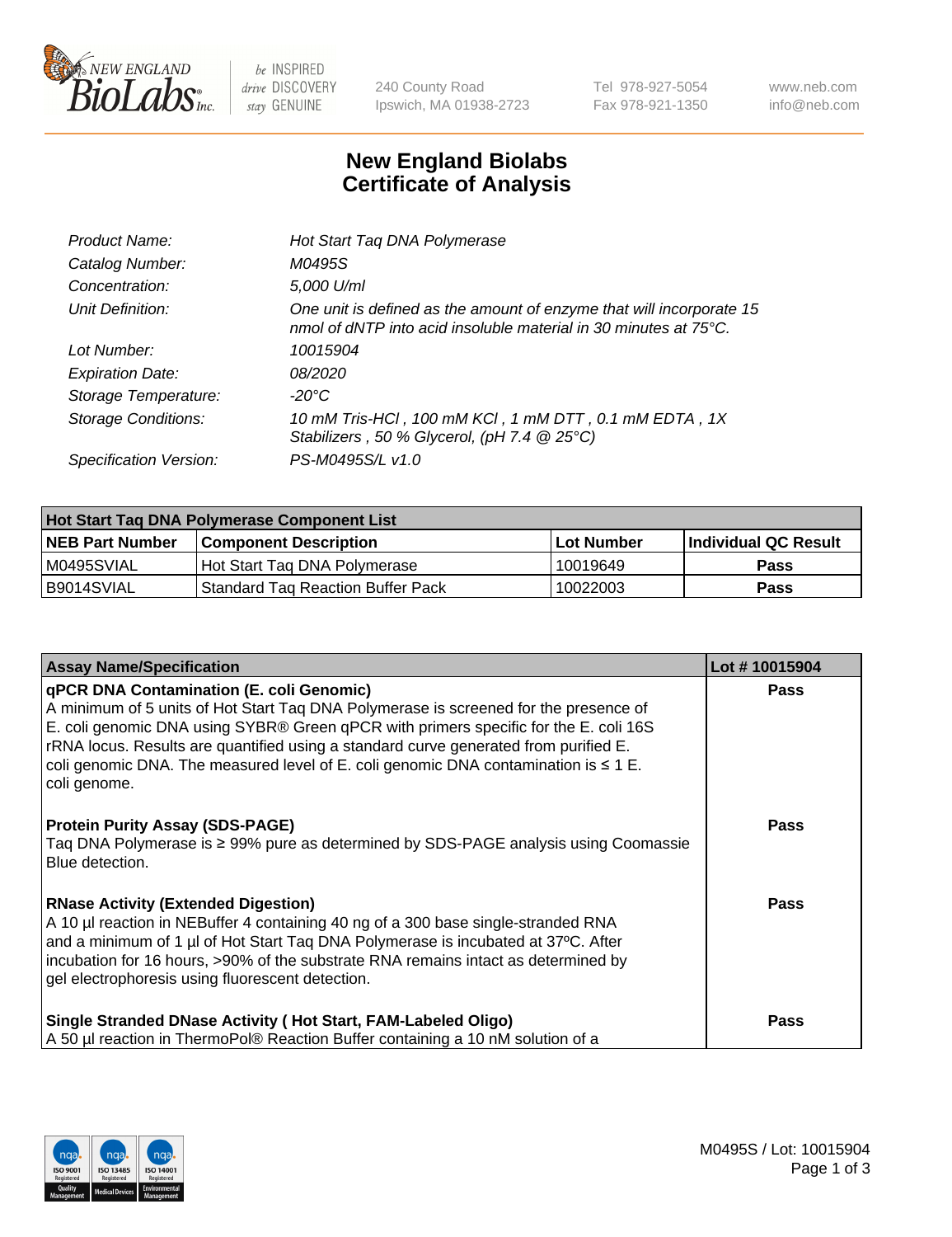

 $be$  INSPIRED drive DISCOVERY stay GENUINE

240 County Road Ipswich, MA 01938-2723 Tel 978-927-5054 Fax 978-921-1350 www.neb.com info@neb.com

| <b>Assay Name/Specification</b>                                                                                                                                                                                                                                                                                                                                                                                                                                       | Lot #10015904 |
|-----------------------------------------------------------------------------------------------------------------------------------------------------------------------------------------------------------------------------------------------------------------------------------------------------------------------------------------------------------------------------------------------------------------------------------------------------------------------|---------------|
| fluorescent internal labeled oligonucleotide and a minimum of 25 units of Taq DNA<br>Polymerase incubated for 30 minutes at either 37°C or 75°C yields <10% degradation<br>as determined by capillary electrophoresis.                                                                                                                                                                                                                                                |               |
| <b>Phosphatase Activity (pNPP)</b><br>A 200 µl reaction in 1M Diethanolamine, pH 9.8, 0.5 mM MgCl2 containing 2.5 mM<br>p-Nitrophenyl Phosphate (pNPP) and a minimum of 100 units Taq DNA Polymerase<br>incubated for 4 hours at 37°C yields <0.0001 unit of alkaline phosphatase activity<br>as determined by spectrophotometric analysis.                                                                                                                           | Pass          |
| PCR Amplification (Hot Start 2 kb Lambda DNA)<br>A 50 µl reaction in ThermoPol® Reaction Buffer in the presence of 200 µM dNTPs and<br>0.2 µM primers containing 20 pg Lambda DNA and 100 ng Human Genomic DNA with 1.25<br>units of Hot Start Taq DNA Polymerase for 30 cycles of PCR amplification results in<br>an increase in yield of the 2 kb Lambda product and a decrease in non-specific<br>genomic bands when compared to a non-hot start control reaction. | Pass          |
| PCR Amplification (5.0 kb Lambda DNA)<br>A 50 µl reaction in ThermoPol® Reaction Buffer in the presence of 200 µM dNTPs and<br>0.2 µM primers containing 5 ng Lambda DNA with 1.25 units of Hot Start Taq DNA<br>Polymerase for 25 cycles of PCR amplification results in the expected 5.0 kb<br>product.                                                                                                                                                             | <b>Pass</b>   |
| <b>Non-Specific DNase Activity (16 Hour)</b><br>A 50 µl reaction in NEBuffer 2 containing 1 µg of T3 DNA in addition to a reaction<br>containing Lambda-HindIII DNA and a minimum of 5 units of Hot Start Taq DNA<br>Polymerase incubated for 16 hours at 37°C results in a DNA pattern free of<br>detectable nuclease degradation as determined by agarose gel electrophoresis.                                                                                      | Pass          |
| Inhibition of Primer Extension (Hot Start, Radioactivity Incorporation)<br>A 50 µl primer extension assay in ThermoPol® Reaction Buffer in the presence of 200<br>µM dNTPs including [3H]-dTTP, containing 15 nM primed single-stranded M13mp18 with<br>2.5 units of Hot Start Taq DNA Polymerase incubated for 16 hours at 25°C yields > 95%<br>inhibition when compared to a non-hot start control reaction.                                                        | Pass          |
| <b>Endonuclease Activity (Nicking, Hot Start)</b><br>A 50 µl reaction in ThermoPol® Reaction Buffer containing 1 µg of supercoiled<br>PhiX174 DNA and a minimum of 20 units of Taq DNA Polymerase incubated for 4 hours at<br>either 37°C or 75°C results in <10% conversion to the nicked form as determined by<br>agarose gel electrophoresis.                                                                                                                      | Pass          |

This product has been tested and shown to be in compliance with all specifications.